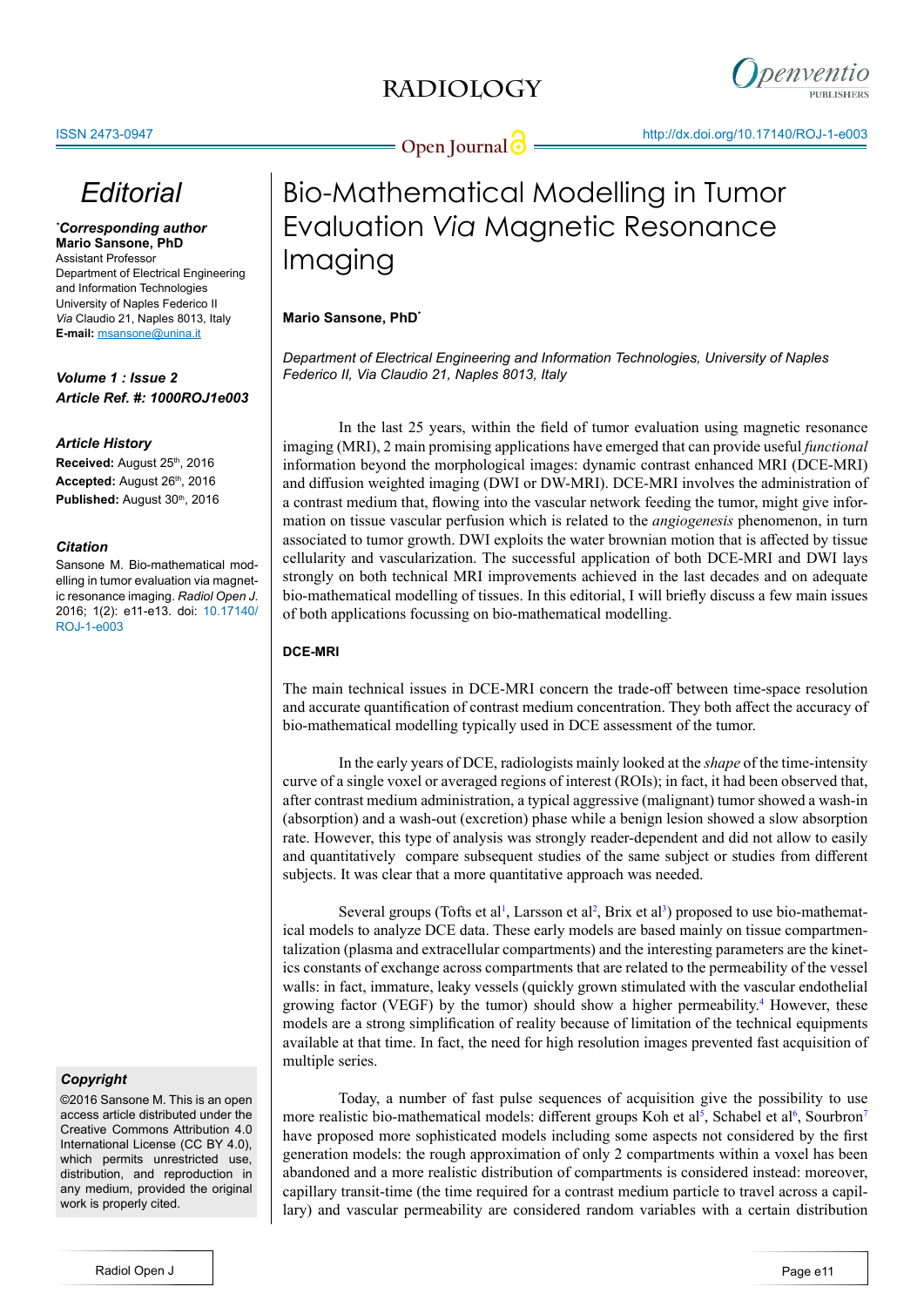## **RADIOLOGY**



**Open Journal | State of the September 2014** http://dx.doi.org/10.17140/ROJ-1-e003

within the voxel (region) of interest.

The complexity of the model and the measurement uncertainty pose some limits in the evaluation of the kinetics parameters (permeability, vascular fraction, transit time, etc.): the accuracy (repeatability) with which these parameters can be evaluated is in-trinsically limited by mathematical constraints.<sup>[8](#page-2-3)</sup> Moreover, accurate measurement of the contrast medium concentration within the voxel is still an issue because fast pulse sequences can overcome the time-space resolution trade-off but typically introduce some additional uncertainty in the measurement.<sup>[9](#page-2-4)</sup>

Therefore, it is important for the radiologists evaluating the parametric maps to be supported by specialised professionals (such as biomedical engineers) in the interpretation of these maps in order to take into account the quality of the map reconstruction.

#### **DWI**

DWI was born for brain perfusion assessment<sup>[10](#page-2-5)</sup> (and has quickly evolved leading to the tractography<sup>[11](#page-2-6)</sup> that is not considered fur-ther here) and has been quickly becoming an important tool for the evaluation of tumors in other body parts such as prostate<sup>[12](#page-2-7)</sup> and breast.[13](#page-2-8) The diffusion of water (brownian motion) has been studied by many physicists among which Einstein gave an important contribution: in fact, considering the diffusion as a random process he established the relation between the *diffusion constant*, the time of observation and the path of a water particle. Diffusion within biological tissues depends on tissue organization: in order to evaluate whether there are some preferred directions of motion, the concept of *diffusion tensor imaging* (roughly, diffusion constants along 3 orthogonal directions) has been introduced.<sup>[14](#page-2-9)</sup>

During DWI acquisition random moving spins are affected by magnetic gradients in such a way that fast diffusing water molecules contribute to attenuate the signal from a specific voxel. The magnetic gradients parameters are called b-values. In this way, qualitative maps can be obtained in which voxels with fast diffusing water are represented by darker colors.<sup>[15](#page-2-10)</sup> However, this type of images give information on the apparent diffusion coefficient (ADC) because true molecular water diffusion is restricted and hindered by vascular tortuosity.

To overcome this issue, the first bio-mathematical model of water diffusion within biological tissues has been developed by Le Bihan et al<sup>[16](#page-2-11)</sup> in the late 1980's. This model, called intra-voxel-incoherent-motion (IVIM), again considered the tissues within a voxel as organized in compartments (capillaries and extracellular space). In this model the interesting quantities are the vascular fraction, the water diffusion constant and the pseudo-diffusion constant. This latter has been introduced to account for the *random* orientation of vessels in tissues.

As in the case of DCE-MRI, also in the case of DW-MRI the quantitative analysis is limited by mathematical constraints. Specifically, the b-values used in DW acquisition strongly affect the accuracy of parameters estimation. Very sophisticated solutions have been proposed in the field of tractography<sup>[14](#page-2-9)</sup>; moreover, some studies have been performed in the field of tumor evaluation<sup>[17](#page-2-12)</sup>; however, this issue is still under debate and no definitive solution is currently available.

Finally, a very interesting issue is the link between the different models. As the mentioned models describe different measurements of related quantities (liquid flow and diffusion across compartments within tissues) it seems not unreasonable that model parameters should be related across different models. A link between perfusion and IVIM models was first suggested theoretically by Le Bihan et al.[18](#page-2-13) This link, if definitively shown, might be used to cross-validate DCE and DW studies and possibly to improve the accuracy of parametric maps. However, in the field of tumor studies, it seems that this issue has not been yet addressed specifi-cally: a very small number of studies has been performed in this direction<sup>[13](#page-2-8),[19](#page-2-14)</sup> but they did not show this link in a conclusive manner.

#### **REFERENCES**

<span id="page-1-0"></span>1. Tofts PS, Kermode AG. Measurement of the blood-brain barrier permeability and leakage space using dynamic MR imaging. 1. Fundamental concepts. *Magn Reson Med.* 1991; 17(2): 357-367. doi: [10.1002/mrm.1910170208](http://onlinelibrary.wiley.com/doi/10.1002/mrm.1910170208/abstract)

<span id="page-1-1"></span>2. Larsson HBW, Tofts PS. Measurement of blood-brain barrier permeability using dynamic Gd-DTPA scanning-a comparison of methods. *Magn Reson Med.* 1992; 24(1): 174-176. doi: [10.1002/mrm.1910240119](http://onlinelibrary.wiley.com/doi/10.1002/mrm.1910240119/abstract)

<span id="page-1-2"></span>3. Brix G, Semmler W, Port R, Schad LR, Layer G, Lorenz WJ. Pharmacokinetic parameters in CNS Gd-DTPA enhanced MR imaging. *J Comput Assist Tomogr.* 1991; 15(4): 621-628. Web site. [http://journals.lww.com/jcat/abstract/1991/07000/pharmacoki](http://journals.lww.com/jcat/abstract/1991/07000/pharmacokinetic_parameters_in_cns_gd_dtpa_enhanced.18.aspx)[netic\\_parameters\\_in\\_cns\\_gd\\_dtpa\\_enhanced.18.aspx.](http://journals.lww.com/jcat/abstract/1991/07000/pharmacokinetic_parameters_in_cns_gd_dtpa_enhanced.18.aspx) Accessed August 24, 2016

Radiol Open J